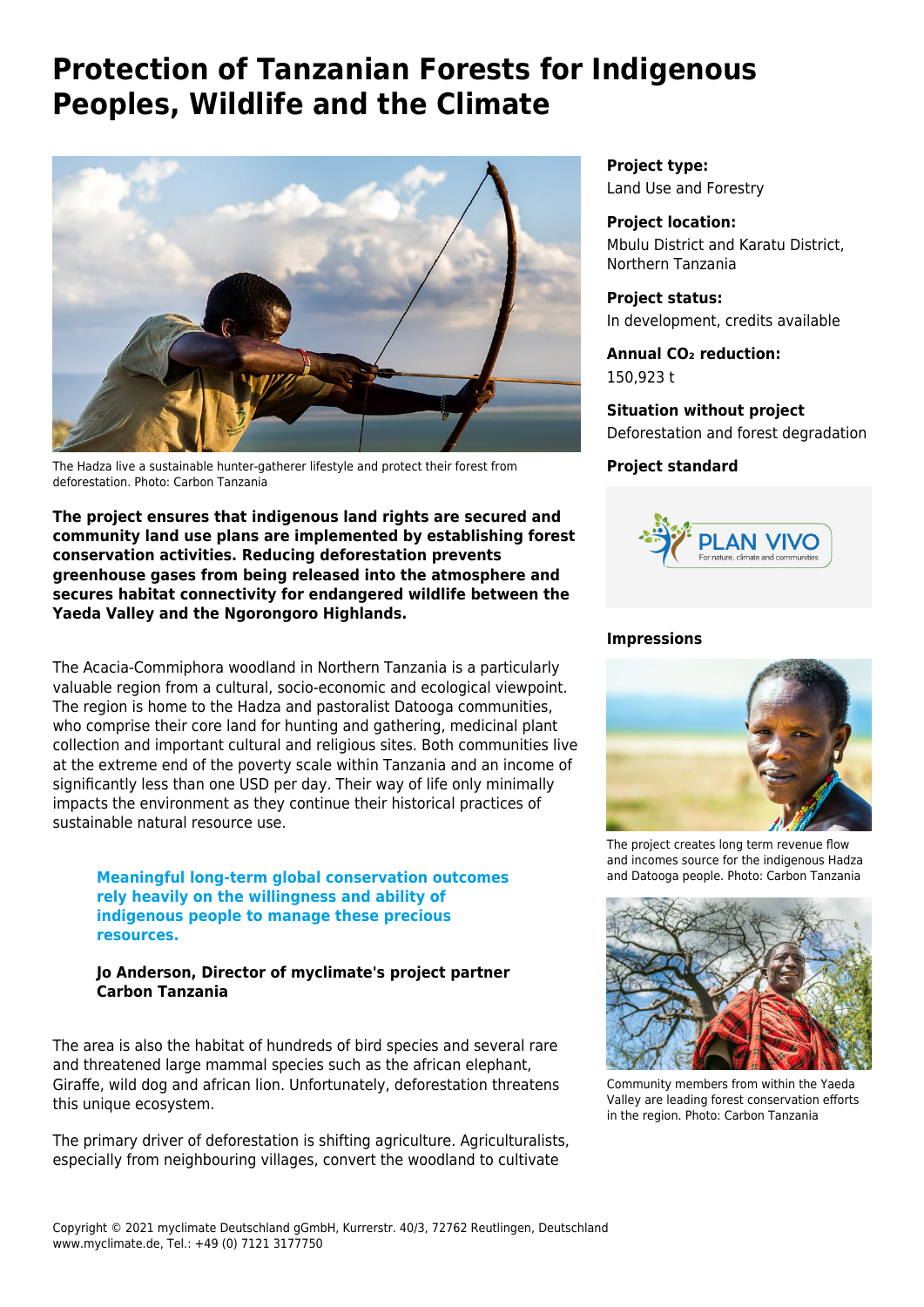maize, sunflower and foodbeans. The soil is quickly exhausted, yields decrease and the farmers move on to other areas of unconverted woodland. The secondary driver of deforestation is overgrazing by cattle and goats.

## **Project activities**

Concrete interventions of the project include reinforcing the implementation of the approved village land use plan through the employment of patrol teams monitoring any illegal land encroachment and animal poaching, wildlife monitoring using smart technology, governance, management and financial trainings.

Further project activities include employing and training community guards to protect indigenous and endangered species from poachers, distributing educational material for schools and community meetings and trainings on legal rights.

**Being able to collaborate with my community at a grassroots level is deeply rewarding. I am learning more about my community's journey and I feel empowered to help us all move forward and improve our situation.**

**Regina Safari was recruited in 2021 to strengthen her community's voice and to ensure that any development that happens is in-line with Hadza culture and identity.** 

As communities whose livelihoods depends on the land, the Hadza and the Datooga will benefit from the improved habitat resulting from project activities. Preventing deforestation, thereby preserving the natural habitat will result in a sustained supply of food, grazing and other essential items. Additionally, project activities related to enforcing the land use plan will serve the purpose of protecting the watershed within the project area for the benefit of the people and wildlife.

The project participants will thus benefit from increased and stable income thanks to payments for ecosystem services (PES). The carbon revenues support anti-poaching, monitoring, education and medical provisions to all members of the villages.

Without the ability to generate revenue through the sale of Plan Vivo Certificates, the communities would be unable to secure and protect the forested project area, neither legally nor practically at the community level. This in turn would likely lead to the end of these ancient societies and with it to a loss of a deep reservoir of indigenous knowledge pertaining to natural resource use.

**This project contributes to 10 SDGs:**



A wildlife corridor is being established between national parks to protect endangered wildlife such as the African elephant. Photo: Carbon Tanzania



The Hadza have lived in the Yaeda Valley for 40,000 years. Having lost 90% of their land, they secured legal title over their land in 2011. Photo: Carbon Tanzania